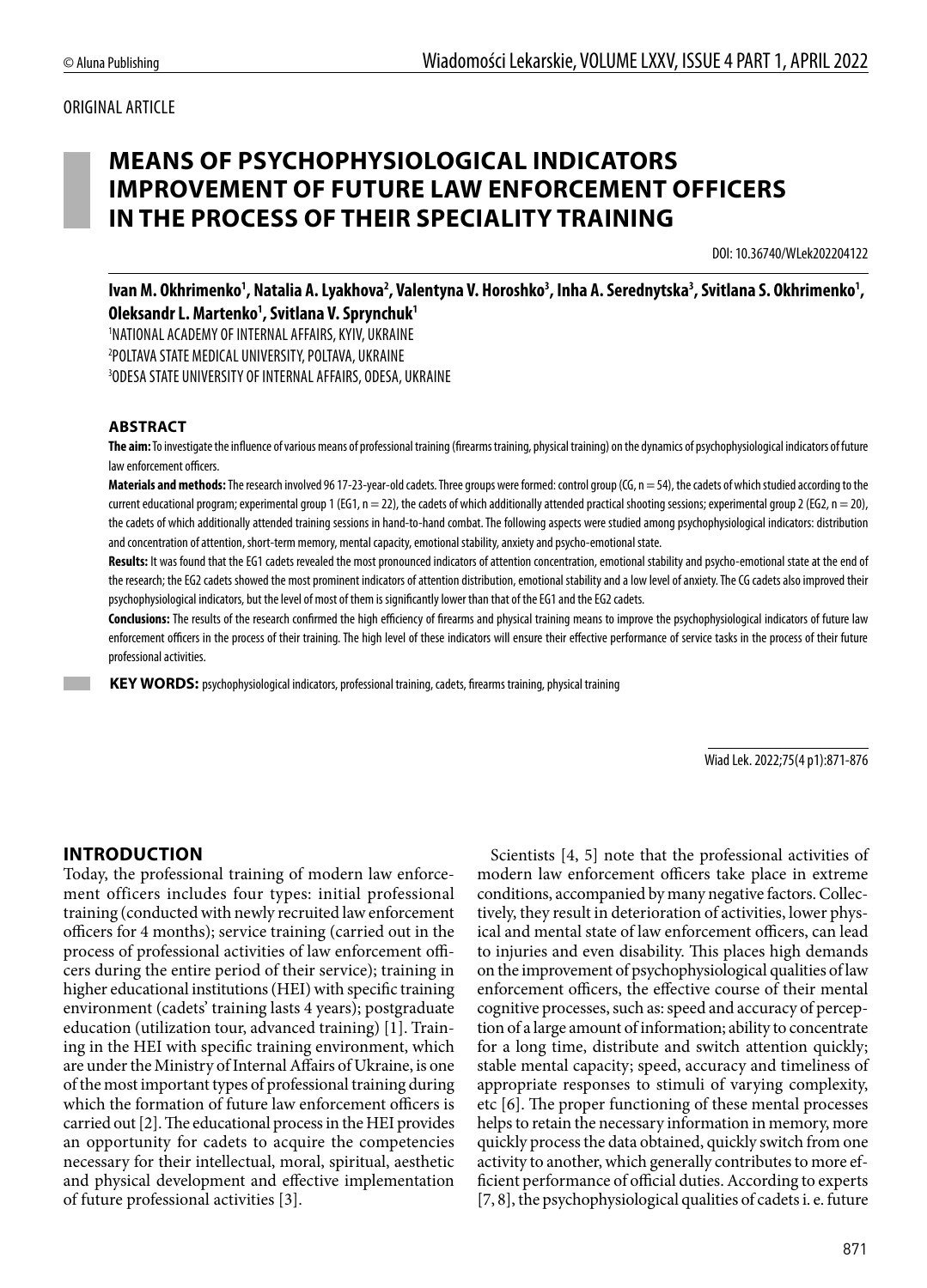law enforcement officers are most effectively developed in the process of practical training. Important means of improving the psychophysiological qualities of cadets in the learning process include the means of firearms and physical training, which are conducted in the HEI in the form of academic disciplines throughout the training period [9, 10]. The analysis of the literature sources has shown that the issue of improving various aspects of the professional activities of law enforcement officers in the process of both firearms and physical training has been studied by many scientists. However, the problems of the impact of firearms and physical training of future law enforcement officers on the dynamics of their psychophysiological indicators, as well as comparing their effectiveness, require further research.

# **THE AIM**

The aim is to investigate the influence of various means of professional training (firearms training, physical training) on the dynamics of psychophysiological indicators of future law enforcement officers.

# **MATERIALS AND METHODS**

The research was conducted at the National Academy of Internal Affairs (Kyiv, Ukraine) in 2017-2021. The research involved 96 17-23-year-old cadets, studying in "Law Enforcement" specialty. The duration of the study is 4 years.

To achieve the aim of the research, we formed 3 groups of cadets: control group (CG, n=54), the cadets of which were engaged in accordance with the educational program and attended firearms and physical training sessions as specified in the schedule throughout the training period (2 two hours long training sessions each week both in firearms and physical training) without visiting any additional classes; experimental group 1 (EG1, n=22), the cadets of which additionally attended training sessions of practical shooting at the Academy (3 training sessions per week for 2 hours each) in addition to the mandatory classes in firearms and physical training; experimental group 2 (EG2, n=20), the cadets of which additionally visited training sessions in hand-to-hand combat at the Academy (3 training sessions per week for 2 hours each). The groups were formed at the beginning of cadets' training at the Academy by means of questionnaires on the basis of their own volition.

The research of psychophysiological indicators of cadets was carried out according to the following methods: number finding test (distribution of attention, emotional stability), number operation technique (short term and involuntant memory), "Complex associations" method (thinking features), Anfimov correction task (attention concentration, mental capacity), method of Ch. D. Spielberger, Ju. L. Khanin (state anxiety), method of A. Wessman and D. Ricks (self-assessment of emotional state) [11]. The choice of these methods was determined by their most complete reflection of the development of psychophysiological qualities, psycho-emotional state and indicators during mental work, which significantly affect the effectiveness of future law enforcement activities of cadets. Testing of psychophysiological indicators of cadets was carried out at the beginning and at the end of their training in the HEI by employees of the department of psychological support.

Research methods include analysis and generalization of scientific and methodological works, pedagogic observation, questionnaire survey, and methods of mathematical statistics.

The research was performed according to the requirements of the Regulations on Academic Honesty at the National Academy of Internal Affairs, which were developed on the basis of Ukrainian experience of ethical rulemaking. The consent to participate in the research was obtained from all subjects.

## **RESULTS**

The distribution of attention is the ability of a person to allocate attention on a large space, perform several activities in parallel or do several different actions. The analysis of the indicators of the distribution of attention in the cadets according to the test of finding numbers showed that the cadets' indicators of all three groups did not differ significantly at the beginning of the research (р>0.05). In the process of professional training, the indicators of the distribution of attention in all groups significantly improved (p<0.001), which indicates the effectiveness of both firearms and physical training sessions as a means of psychophysiological training of future law enforcement officers (Table І). However, the indicators of the distribution of attention in EG2 cadets were better at the end of the research than in the CG and EG1 cadets for 0.58 points (р<0.05) and 0.27 points (р>0.05) respectively. Whereupon, there was no significant difference between the EG2 and the EG1, as well as the EG1 and the CG (р>0.05). This suggests the most pronounced effect of hand-to-hand combat training to improve the cadets' attention distribution.

Memory is a mental process that consists in consolidating, saving, subsequently reproducing and forgetting past experiences, enabling its re-application in human life and activities. Short-term memory is manifested during the performance of certain activities and is necessary for its implementation in each specified period of time. Involuntant memory is used to memorize information without special learning techniques, while performing activities or working with information. The analysis of the indicators of short-term and involuntant memory, which were studied by the method of operations with numbers, showed that the indicators of the three groups did not differ significantly both at the beginning and at the end of the research (p>0.05). The memory indicators of the cadets of all three groups increased significantly  $(p<0.001)$ during their training at the Academy, which allows us to speak about the effectiveness of all the studied means of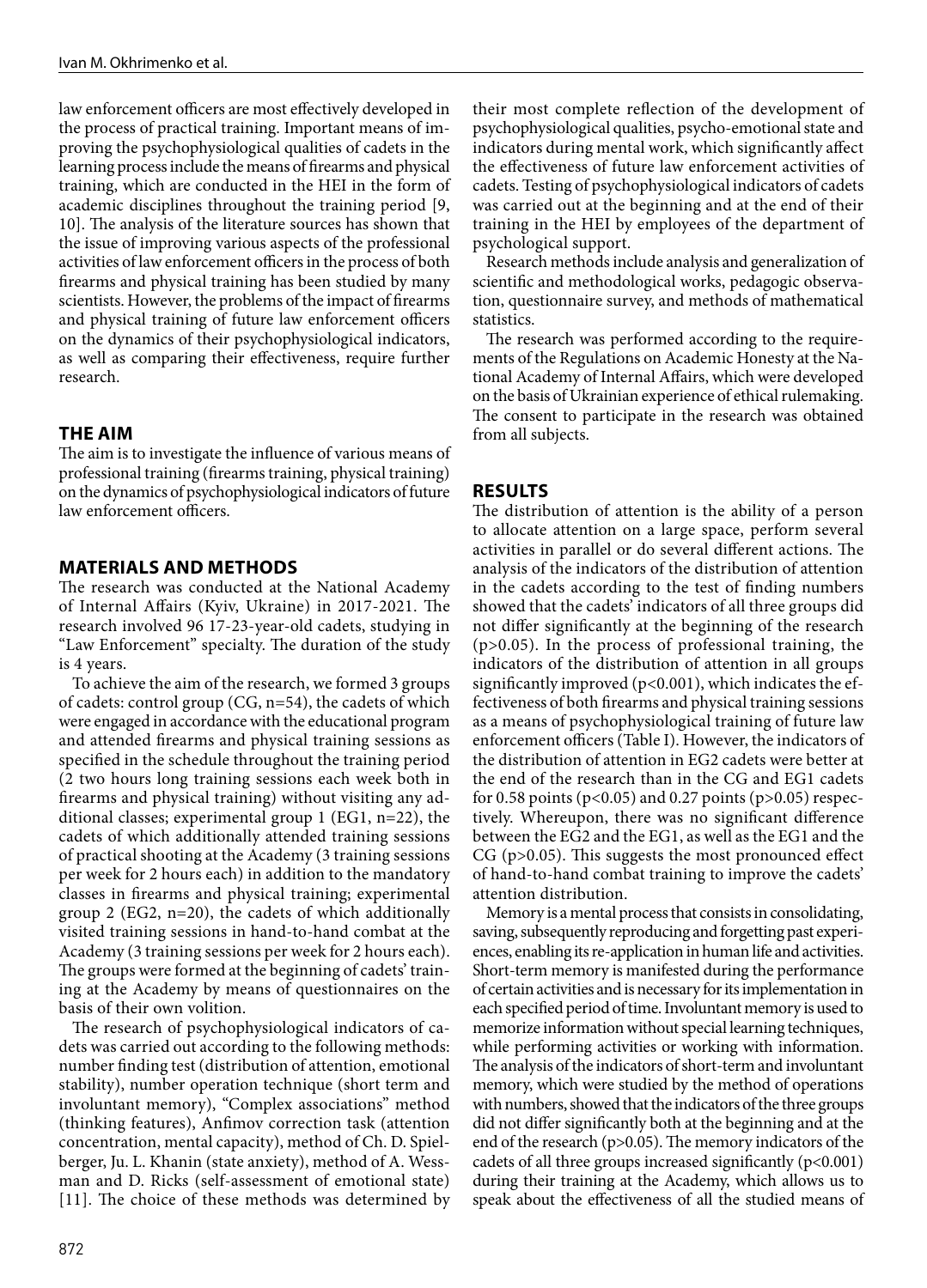|                                 | EG1             | EG2                                       | CG              | <b>Significance level</b> |         |         |
|---------------------------------|-----------------|-------------------------------------------|-----------------|---------------------------|---------|---------|
| <b>Stages of the experiment</b> | $(n=22)$        | $(n=20)$                                  | $(n=54)$        | p1-p2                     | $p2-p3$ | $p1-p3$ |
|                                 |                 | Distribution of attention, points         |                 |                           |         |         |
| Beginning                       | $5.11 \pm 0.26$ | $5.07 + 0.24$                             | $5.13 \pm 0.19$ | >0.05                     | >0.05   | >0.05   |
| End                             | $7.85 \pm 0.21$ | $8.12 \pm 0.19$                           | $7.54 \pm 0.15$ | >0.05                     | < 0.05  | >0.05   |
| p                               | < 0.001         | < 0.001                                   | < 0.001         |                           |         |         |
|                                 |                 | Short-term and involuntant memory, points |                 |                           |         |         |
| Beginning                       | $5.33 \pm 0.24$ | $5.29 \pm 0.23$                           | $5.41 \pm 0.17$ | >0.05                     | >0.05   | >0.05   |
| End                             | $7.65 \pm 0.19$ | $7.68 \pm 0.17$                           | $7.63 \pm 0.14$ | >0.05                     | >0.05   | >0.05   |
| p                               | < 0.001         | < 0.001                                   | < 0.001         |                           |         |         |
| Thinking features, points       |                 |                                           |                 |                           |         |         |
| Beginning                       | $4.37 \pm 0.27$ | $4.32 \pm 0.26$                           | $4.35 \pm 0.21$ | >0.05                     | >0.05   | >0.05   |
| End                             | $6.76 \pm 0.24$ | $6.69 \pm 0.23$                           | $6.72 \pm 0.16$ | >0.05                     | >0.05   | >0.05   |
| р                               | < 0.001         | < 0.001                                   | < 0.001         |                           |         |         |
| Attention concentration, %      |                 |                                           |                 |                           |         |         |
| Beginning                       | 87.95±0.73      | 88.14±0.69                                | 88.04±0.38      | >0.05                     | >0.05   | >0.05   |
| End                             | $96.89 + 0.66$  | 94.97±0.68                                | 93.38±0.35      | < 0.05                    | < 0.05  | < 0.001 |
| p                               | < 0.001         | < 0.001                                   | < 0.001         |                           |         |         |
| Mental capacity, c. u.          |                 |                                           |                 |                           |         |         |
| Beginning                       | 1014.31±19.84   | 1022.75±20.17                             | 1027.92±17.46   | >0.05                     | >0.05   | >0.05   |
| End                             | 1372.34±17.97   | 1353.41±18.05                             | 1388.53±14.68   | >0.05                     | >0.05   | >0.05   |
| р                               | < 0.001         | < 0.001                                   | < 0.001         |                           |         |         |

| <b>Table I.</b> Dynamics of psychophysiological indicators of EG1, EG2 and CG cadets in the process of their training at HEI (Mean $\pm$ SD) |  |  |
|----------------------------------------------------------------------------------------------------------------------------------------------|--|--|
|----------------------------------------------------------------------------------------------------------------------------------------------|--|--|

Legend: Mean - arithmetical average, SD - standard deviation, p - the significance of the difference between the indicators of each group at the beginning and at the end of the study, р1-р2 - the significance of the difference between the indicators of the EG1 and EG2, р2-р3 - the significance of the difference between the indicators of the EG2 and CG, р1-р3 - the significance of the difference between the indicators of the EG1 and CG

developing psychophysiological indicators of future law enforcement officers.

Thinking is the process of transforming facts, information, emotions, etc. into holistic and orderly knowledge; is a fundamental property of a human being. The dynamics of the indicators of cadets' thinking is similar to the dynamics of memory indicators i. e. a significant (р<0.001) improvement of the indicators of all three groups of cadets was revealed during the whole process of cadets' training with no significant difference between groups at the beginning and at the end of the research (р>0.05).

Attention concentration is understood as the intensity of concentration of consciousness on the object. The analysis of the indicators of cadets' attention concentration showed that during the training period there was a significant improvement in this psychophysiological characteristic in all three groups (p<0.001). At the end of the research, the highest level of attention concentration was found in EG1 cadets. This value (96.89%) was significantly better than that of the EG2 cadets (94.97%) for 1.92% ( $p$ <0.05), as well as better than that of the CG cadets (93.38%) for 3.51% (р<0.001). At the same time, the level of attention concentration in the EG2 cadets was also significantly better that of the CG cadets for 1.59% (p<0.05). This shows that additional training sessions in practical shooting is the most effective way to improve the concentration of attention of future police officers.

The research of mental capacity shows that the level of mental capacity in the EG1, the EG2 and the CG cadets does not differ significantly both at the beginning and at the end of the research (p>0.05). The CG cadets revealed the best indicator of mental capacity at the end of the research. Within the training process, the level of mental capacity of the cadets of all three groups significantly  $(p<0.001)$  improved from low to medium and from medium to high. It has been established that additional sports activities, which promote the development of such strong-willed qualities in cadets as purposefulness, determination, persistence, not only do any harm to the educational process, but also contribute to the improvement of educational activities.

The indicators of state anxiety allowed us to assess the level of cadets' anxiety at a particular time: at the entrance to the Academy and at the end of training in the HEI. State anxiety is characterized by tension, excitement, nervousness. The higher the state anxiety is, the worse are the indicators of attention, coordination and the lower is the effectiveness of educational and professional activities of cadets. The analysis of the indicators of state anxiety shows that the level of anxiety of the cadets of all three groups at the beginning of the research was assessed as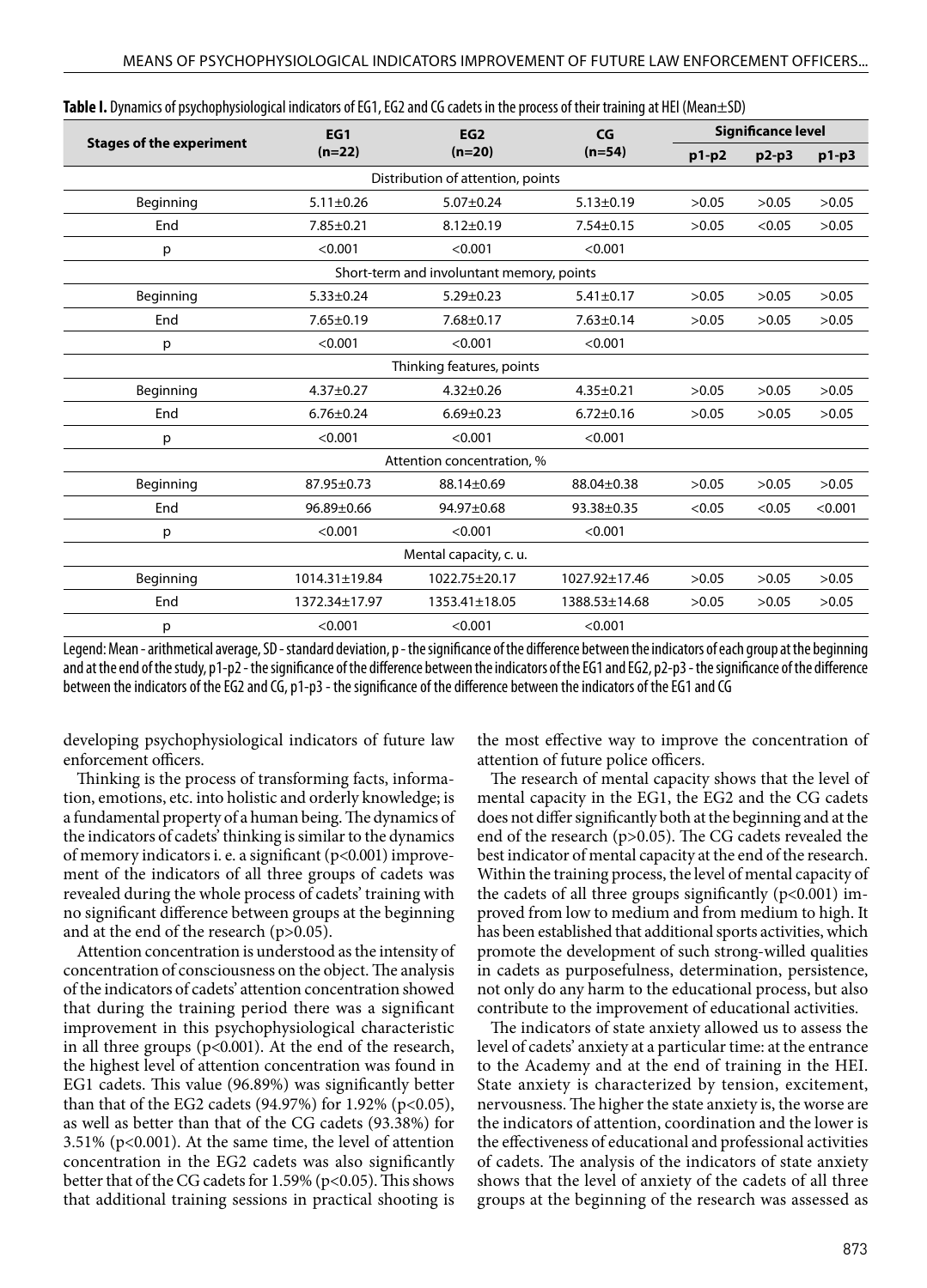| <b>Stages of the</b>                               | EG1             | EG <sub>2</sub> | CG               | <b>Significance level</b> |         |         |
|----------------------------------------------------|-----------------|-----------------|------------------|---------------------------|---------|---------|
| experiment                                         | $(n=22)$        | $(n=20)$        | $(n=54)$         | $p1-p2$                   | $p2-p3$ | $p1-p3$ |
| State anxiety, c. u.                               |                 |                 |                  |                           |         |         |
| Beginning                                          | 49.34±0.97      | 50.08±0.94      | 49.57±0.81       | >0.05                     | >0.05   | >0.05   |
| End                                                | 32.96±0.75      | 33.27±0.76      | $36.04 \pm 0.68$ | >0.05                     | < 0.05  | < 0.05  |
| p                                                  | < 0.001         | < 0.001         | < 0.001          |                           |         |         |
| Self-assessment of cadets' emotional state, points |                 |                 |                  |                           |         |         |
| Beginning                                          | $4.79 \pm 0.24$ | $4.81 \pm 0.23$ | $4.85 \pm 0.19$  | >0.05                     | >0.05   | >0.05   |
| End                                                | $7.88 \pm 0.19$ | $8.02 \pm 0.18$ | $6.77 \pm 0.15$  | >0.05                     | < 0.001 | < 0.001 |
| p                                                  | < 0.001         | < 0.001         | < 0.001          |                           |         |         |
| Emotional stability, points                        |                 |                 |                  |                           |         |         |
| Beginning                                          | $5.17 \pm 0.27$ | $5.09 \pm 0.24$ | $5.12 \pm 0.20$  | >0.05                     | >0.05   | >0.05   |
| End                                                | $8.45 \pm 0.20$ | $8.56 \pm 0.18$ | $7.73 \pm 0.13$  | >0.05                     | < 0.01  | < 0.01  |
| р                                                  | < 0.001         | < 0.001         | < 0.001          |                           |         |         |

| Table II. Dynamics of psycho-emotional state indicators of EG1, EG2 and CG cadets in the process of their training at HEI (Mean±SD) |  |
|-------------------------------------------------------------------------------------------------------------------------------------|--|
|                                                                                                                                     |  |

Legend: Mean - arithmetical average, SD - standard deviation, p - the significance of the difference between the indicators of each group at the beginning and at the end of the study, р1-р2 - the significance of the difference between the indicators of the EG1 and EG2, р2-р3 - the significance of the difference between the indicators of the EG2 and CG, p1-p3 - the significance of the difference between the indicators of the EG1 and CG

"high" and did not differ significantly (р>0.05). During the research period, the level of anxiety in the EG1, the EG2 and the CG cadets decreased significantly  $(p<0.001)$ ; the optimal level of state anxiety was revealed in all groups at the end of the research. Nevertheless, the comparative analysis of the indicators showed that the level of anxiety is the lowest in the EG2 (33.27 c. u.) among other groups (Table ІІ). Whereupon, the difference between the EG2 and the CG is significant  $(2.77 \text{ c. u.}; \text{p} < 0.05)$ , the difference between the EG1 and the CG is also significant (3.08 c. u.;  $p<0.05$ ). There is no difference between the EG2 and the EG1 (р>0.05), which suggests the effective impact of additional training sessions in both practical shooting and hand-to-hand combat to reduce the level of cadets' anxiety.

The analysis of the indicators of self-assessment of cadets' emotional state showed that if they did not differ significantly at the beginning of the research in all groups (р>0.05), then the level of self-assessment of emotional state was significantly better in the EG1 and the EG2 cadets at the end of the research than in the CG for 1.11 points and 1.25 points respectively (р<0.001) (Table ІІ). At the same time, no significant difference was revealed between the indicators of the EG1 and the EG2 cadets (р>0.05). During the experiment, the level of self-assessment of emotional state in the cadets of all three groups improved significantly (р<0.001), but a more pronounced difference was revealed in the EG1 and the EG2 cadets, which indicates a positive effect of additional shooting and hand-to-hand combat sessions on the emotional state of cadets in the process of their training at the Academy.

The analysis of the cadets' emotional stability showed that a low and significantly the same level of emotional stability was revealed at the beginning of the research in all three groups (р>0.05). The indicators of emotional stability in the EG1 and the EG2 cadets were significantly better than in the CG cadets at the end of the research  $(p<0.01)$ . This allows us to say about the positive impact of additional sports activities on the formation of emotional stability of cadets, which will contribute to the effective performance of tasks under stress and under the influence of other adverse factors in terms of future professional activities.

### **DISCUSSION**

Scientific research [12, 13] and practice of law enforcement show that the current conditions of professional activities of law enforcement officers, especially those who protect public safety and order, provide for constant contact with various segments of the population. They always have to confront the most socially difficult contingent of the population and "problematic" people (who are under the influence of alcohol or drugs; emotionally aroused; mentally ill, etc.). Such persons are characterized by the presence of antisocial attitudes, uncontrollability and aggression, covert nature of criminal activity, confrontation and hostility to government officials. In many cases, service communication is forced and sometimes imposed, it takes place in a conflict of interest and disagreement between the parties, lack of information and time; with a high degree of proneness to conflict. Establishing communication during contact with such a contingent of citizens requires the formedness of appropriate skills in law enforcement officers and a high level of development of psychophysiological qualities [14].

In addition, according to many scientists [15, 16], the conditions of professional activities of law enforcement officers are characterized by irregular working hours, constant psychological and physical overload. They have to constantly apply preventive police and coercive measures while accom-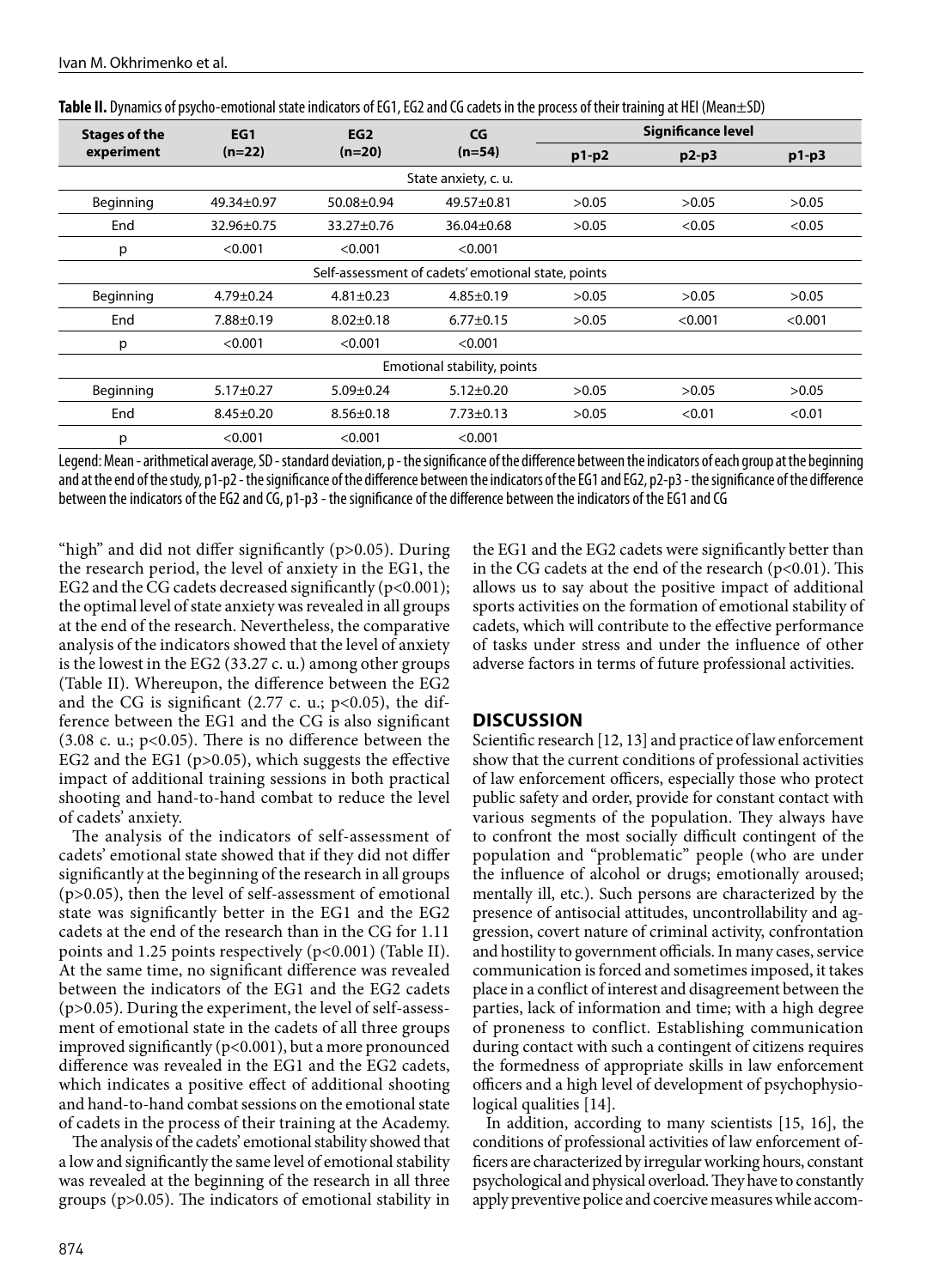plishing their official duties. There is a possibility of an attack by aggressive offenders, which can result in injury and so on. All of the above requires an appropriate level of development of such psychophysiological indicators in law enforcement officers as the ability to simultaneously perceive several objects (scope of attention), perform several actions (distribution of attention), focus on one object (concentration of attention), the ability to maintain the required intensity of attention for a long time (stability of attention). In addition, the professional activities of law enforcement officers place high demands on the functions of memory and thinking, emotional stability and emotional state.

The results of studies [17, 18] show that the proper level of development of both physical and psychological qualities of law enforcement officers in the process of firearms and physical training sessions contributes to the body's resistance to negative factors of professional activities, reduces the impact of fatigue and is a determining factor not only of the quality of tasks performance during official activities, but also the formation of the authority of the National Police of Ukraine, increasing public confidence in law enforcement. The results of our research have shown that both firearms training and physical training are effective means of forming psychophysiological indicators of future law enforcement officers in the process of their training in the HEI. At the same time, it turned out that the cadets who additionally attended training sessions in practical shooting revealed more pronounced indicators of attention concentration, emotional state and a low level of anxiety. Moreover, the cadets, who additionally attended training sessions in the hand-to-hand combat revealed a high level of development of such indicators as the distribution of attention, emotional state and a low level of anxiety. The cadets who underwent professional training in accordance with the educational program and who did not attend additional training sessions in firearms and physical training also improved psychophysiological indicators, but their level was lower at the end of training in the HEI, compared to the experimental groups cadets. Our research does not completely solve the problem of forming physically and psychologically prepared future law enforcement officers for professional activities. The obtained results only expand the conclusions of the work of many scientists in this field [19, 20].

#### **CONCLUSIONS**

It was found that the EG1 cadets revealed the most pronounced indicators of concentration, emotional stability and psycho-emotional state at the end of the research; the EG2 cadets showed the most prominent indicators of attention distribution, emotional stability and a low level of anxiety. The CG cadets also improved their psychophysiological indicators, but the level of most of them is significantly lower than that of the EG1 and the EG2 cadets. The results of the research confirmed the high efficiency of firearms and physical training means to improve the psychophysiological indicators of future law enforcement officers in the process of their training in the HEI with specific training environment. The high level of these indicators will ensure their effective performance of service tasks in the process of their future professional activities.

The prospects for future research are aimed at studying the means of psychophysiological indicators improvement of law enforcement officers in the process of their service training.

#### REFERENCES

- 1. Shvets D., Yevdokimova O., Okhrimenko I. et al. The new police training system: Psychological aspects. Postmodern Openings, 2020; 11(1): 200-217. doi:10.18662/po/11.1sup1/130.
- 2. Bondarenko V., Okhrimenko I., Yevdokimova O. et al. Professional skills and competencies of the future police officers. Inter J Appl Exer Physiol. 2020; 9(5): 35-43.
- 3. Barko V., Okhrimenko I., Medvediev V. et al. Professional psychological profile of a modern patrol officer as the basis of efficient official activities. Postmodern Openings, 2020; 11(3): 1-19. doi:10.18662/po/11.3/197.
- 4. Okhrimenko I., Lyhun N., Pryimak V. et al. Negative factors of management activities of the security and defence sector representatives and directions of their overcoming. Wiad. Lek. 2021; 74(4): 891-895. doi: 10.36740/WLek202104115.
- 5. Barrett G.V., Miguel R.F., Hurd J.M. et al. Practical issues in the use of personality tests in police selection. Public Personnel Management. 2003; 32(4): 45-57. doi:10.1177/009102600303200403.
- 6. Bloshchynskyi I., Griban G., Okhrimenko I. et al. Formation of psychophysical readiness of cadets for future professional activity. The Open Sports Sciences Journal. 2021; 14: 1-8. doi: 10.2174/1875399X02114010001.
- 7. Plisko V., Doroshenko T., Minenok A. et al. Informational indicators of functional capacities of the body for teaching cadets from higher military educational institutions power types of sports. J Phys Educ Sport. 2018; 18 (2): 1050-1054. doi: 10.7752/jpes.2018.s2156.
- 8. Bondarenko V., Okhrimenko I., Tverdokhvalova I. et al. Formation of the professionally significant skills and competencies of future police officers during studying at higher educational institutions. Revista Românească pentru Educaţie Multidimensională, 2020; 12(3): 246-267. doi:10.18662/rrem/12.3/320.
- 9. Prontenko K., Bondarenko V., Bezpaliy S. et al. Physical training as the basis of professional activities of patrol policemen. Balt J Health Phys Activ, 2020; 12(1): 41-53. doi: 10.29359/BJHPA.12.1.05.
- 10. Okhrimenko I., Hrebeniuk M., Borovyk M. et al. Sport classes as effective means for psychophysical health improvement of representatives of the security and defense sector. Wiad. Lek. 2021; 74(5): 1142-1146. doi: 10.36740/WLek202105118.
- 11. Marishchuk V. L., Bludov Yu. M., Plakhtiyenko V. A., Serova L. K. Metodiki psikhodiagnostiki v sporte [Methods of psychodiagnostics in sports]. Moskwa: Prosveshcheniye. 1984, 190 p. (in Russian).
- 12. Kуslenko D., Prontenko K., Bondarenko V. et al. Development of the physical qualities of future specialists in protective activities due to the use of the kettlebell sport during studies. J Phys Educ Sport. 2017; 17(2): 789-794. doi: 10.7752/jpes.2017.02120.
- 13. Gül Z., Delice M. Police job stress and stress reduction/coping programs: the effects on the relationship with spouses. Turkish Journal of Police Studies. 2011; 3(13): 19-38.
- 14. Okhrimenko I., Pasko O., Prudka L. et al. The influence of modern sports technologies on health and professional activity of law enforcement officers. Wiad Lek. 2021; 74(6): 1365-1371. doi: 10.36740/ WLek202106115.